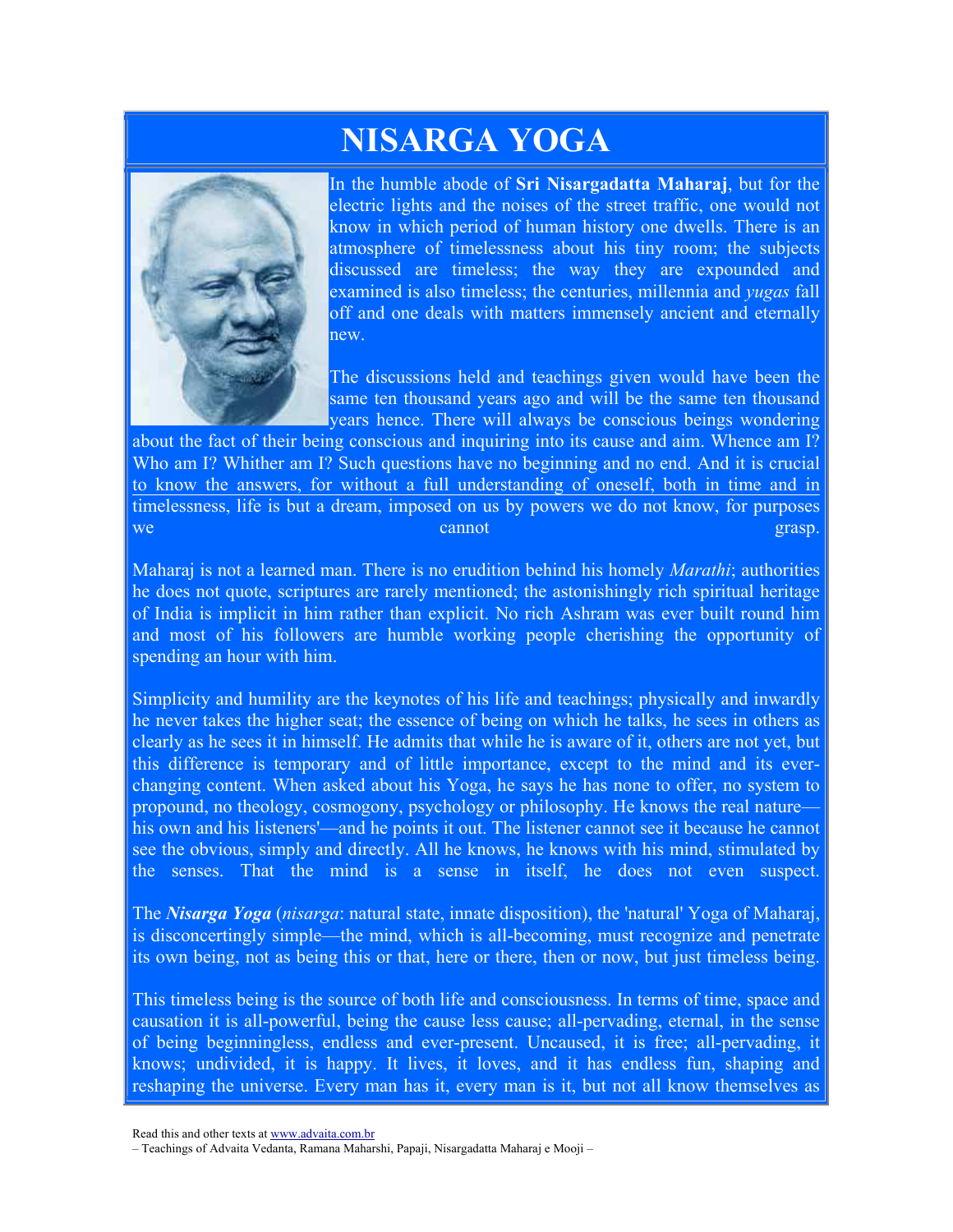they are, and therefore identify themselves with the name and shape of their bodies and the contents of their consciousness.

To rectify this misunderstanding of one's reality, the only way is to take full cognizance of the ways of one's mind and to turn it into an instrument of self-discovery. The mind was originally a tool in the struggle for biological survival. It had to learn the laws and ways of nature in order to conquer it. That it did, and is doing, for mind and nature working handin-hand can raise life to a higher level. But, in the process the mind acquired the art of symbolic thinking and communication, the art and skill of language. Words became important. Ideas and abstractions acquired an appearance of reality, the conceptual replaced the real, with the result that man now lives in a verbal world, crowded and dominated by words.

Obviously, for dealing with things and people words are exceedingly useful. But they make us live in a world totally symbolic and unreal. To break out from this prison of the verbal mind into reality, one must be able to shift one's focus from the word to what it refers to.

The most commonly used word and most pregnant with feelings, and ideas is the word 'I'. Mind tends to include in it anything and everything, the body as well as the Absolute. In practice it stands as a pointer to an experience, which is direct, immediate and immensely significant. To be, and to know that one is, is most important. And to be of interest, a thing must be related to one's conscious existence, which is the focal point of every desire and fear. For, the ultimate aim of every desire is to enhance and intensify this sense of existence, while all fear is, in its essence, the fear of self-extinction.

To delve into the sense of 'I'—so real and vital—in order to reach its source is the core of the Nisarga Yoga. Not being continuous, the sense of 'I' must have a source from which it flows and to which it returns. This timeless source of conscious being is what Maharaj calls the self-nature, self-being, swarupa.

As to methods of realizing one's supreme identity with the self-being, Maharaj is peculiarly noncommittal. He says that each has his own way to reality. But, for all the gateway to reality, by whatever road one arrives to it, is the sense of 'I am'. It is through grasping the full import of the 'I am', and going beyond it to its source, that one can realize the ultimate, supreme state. The difference between the beginning and the end lies only in the mind. When the mind is dark or turbulent, the source is not perceived. When it is clear and luminous, it becomes a faithful reflection of the source. The source is always the samebeyond darkness and light, beyond life and death, beyond the conscious and the unconscious.

This dwelling on the sense 'I am' is the simple, easy and natural Yoga, the Nisarga Yoga. There is no secrecy in it and no dependence; no preparation or initiation is required. Whoever is puzzled by his very existence as a conscious being and earnestly wants to find his own source, can grasp the ever-present sense of 'I am' and dwell on it assiduously and patiently, till the clouds obscuring the mind dissolve and the heart of being is seen in all its glory.

Read this and other texts at www.advaita.com.br

<sup>–</sup> Teachings of Advaita Vedanta, Ramana Maharshi, Papaji, Nisargadatta Maharaj e Mooji –